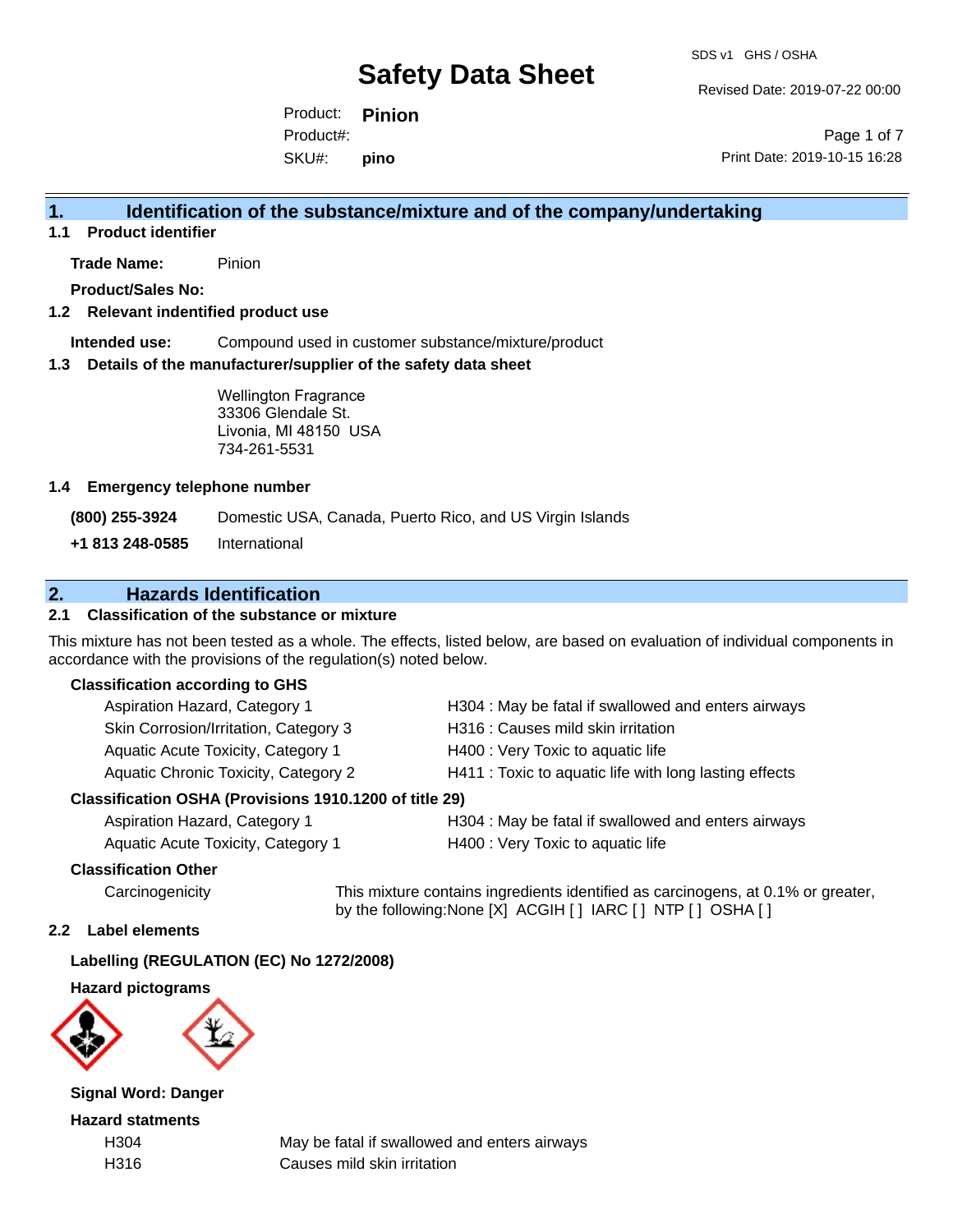SDS v1 GHS / OSHA

Revised Date: 2019-07-22 00:00

| Product: <b>Pinion</b> |      |                              |
|------------------------|------|------------------------------|
| Product#:              |      | Page 2 of 7                  |
| SKU#:                  | pino | Print Date: 2019-10-15 16:28 |
|                        |      |                              |

| 2.3 | <b>Other Hazards</b>            |                                                                                              |
|-----|---------------------------------|----------------------------------------------------------------------------------------------|
|     | P391                            | <b>Collect Spillage</b>                                                                      |
|     | $P332 + P313$                   | If skin irritation occurs: Get medical advice/attention                                      |
|     | $P301 + P310 + P331$            | IF SWALLOWED: Immediately call a POISON CENTER or doctor/physician Do NOT<br>induce vomiting |
|     | <b>Response:</b>                |                                                                                              |
|     | P <sub>273</sub>                | Avoid release to the environment                                                             |
|     | <b>Prevention:</b>              |                                                                                              |
|     | <b>Precautionary Statements</b> |                                                                                              |
|     | H411                            | Toxic to aquatic life with long lasting effects                                              |
|     | H400                            | Very Toxic to aquatic life                                                                   |

**no data available**

## **3. Composition/Information on Ingredients**

## **3.1 Mixtures**

This product is a complex mixture of ingredients, which contains among others the following substance(s), presenting a health or environmental hazard within the meaning of the UN Globally Harmonized System of Classification and Labeling of Chemicals (GHS):

| CAS#<br>Ingredient           | EC#                    | Conc.<br>Range | <b>GHS Classification</b> |
|------------------------------|------------------------|----------------|---------------------------|
| 84-66-2<br>Diethyl phthalate | 201-550-6              | $30 - 40%$     | H316; H402                |
| 68608-32-2                   | 294-461-7              | $20 - 30 %$    | H304; H400; H410          |
|                              | Cedarwood oil terpenes |                |                           |
| 77-53-2                      | $201 - 035 - 6$        | $2 - 5%$       | H227; H401; H411          |
| Cedrol Crystals              |                        |                |                           |
| 469-61-4                     | 207-418-4              | $2 - 5%$       | H304; H316; H400          |
| alpha-Cedrene                |                        |                |                           |
| 2756-56-1                    | 220-410-5              | $1 - 2%$       | H316; H401                |
|                              | Isobornyl propionate   |                |                           |
|                              |                        |                |                           |

See Section 16 for full text of GHS classification codes

See Section 16 for full text of GHS classification codes which where not shown in section 2

Total Hydrocarbon Content (%  $w/w$ ) = 3.45

| <b>First Aid Measures</b><br>4.                 |                                                                                                               |
|-------------------------------------------------|---------------------------------------------------------------------------------------------------------------|
| <b>Description of first aid measures</b><br>4.1 |                                                                                                               |
| Inhalation:                                     | Remove from exposure site to fresh air and keep at rest.<br>Obtain medical advice.                            |
| Eye Exposure:                                   | Flush immediately with water for at least 15 minutes.<br>Contact physician if symptoms persist.               |
| <b>Skin Exposure:</b>                           | Remove contaminated clothes. Wash thoroughly with water (and soap).<br>Contact physician if symptoms persist. |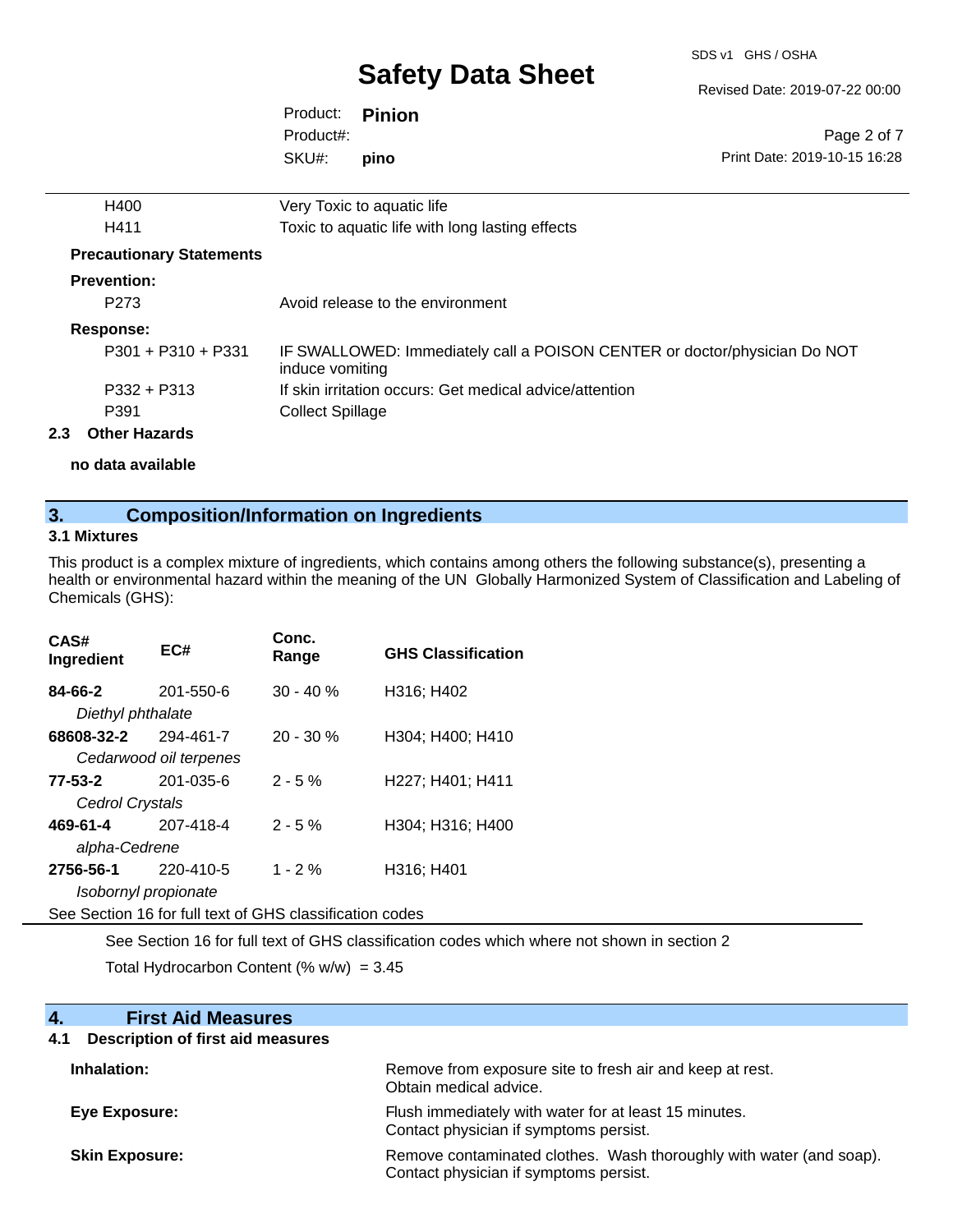SDS v1 GHS / OSHA

Revised Date: 2019-07-22 00:00

Product: **Pinion** SKU#: Product#: **pino**

Page 3 of 7 Print Date: 2019-10-15 16:28

| Ingestion:<br>4.2 Most important symptoms and effects, both acute and delayed  | Rinse mouth with water and obtain medical advice. |
|--------------------------------------------------------------------------------|---------------------------------------------------|
| Symptoms:                                                                      | no data available                                 |
| Risks:                                                                         | Refer to Section 2.2 "Hazard Statements"          |
| 4.3 Indication of any immediate medical attention and special treatment needed |                                                   |
| Treatment:                                                                     | Refer to Section 2.2 "Response"                   |
|                                                                                |                                                   |
| 5.<br><b>Fire-Fighting measures</b><br>5.1<br><b>Extinguishing media</b>       |                                                   |
| Suitable:                                                                      | Carbon dioxide (CO2), Dry chemical, Foam          |
| Unsuitable                                                                     | Do not use a direct water jet on burning material |
| 5.2 Special hazards arising from the substance or mixture                      |                                                   |
| During fire fighting:                                                          | Water may be ineffective                          |
| 5.3 Advice for firefighters                                                    |                                                   |
| <b>Further information:</b>                                                    | Standard procedure for chemical fires             |

## **6. Accidental Release Measures**

#### **6.1 Personal precautions, protective equipment and emergency procedures**

Avoid inhalation and contact with skin and eyes. A self-contained breathing apparatus is recommended in case of a major spill.

#### **6.2 Environmental precautions**

Keep away from drains, soil, and surface and groundwater.

## **6.3 Methods and materials for containment and cleaning up**

Clean up spillage promptly. Remove ignition sources. Provide adequate ventilation. Avoid excessive inhalation of vapors. Gross spillages should be contained by use of sand or inert powder and disposed of according to the local regulations.

#### **6.4 Reference to other sections**

Not Applicable

## **7. Handling and Storage**

## **7.1 Precautions for safe handling**

Apply according to good manufacturing and industrial hygiene practices with proper ventilation. Do not drink, eat or smoke while handling. Respect good personal hygiene.

## **7.2 Conditions for safe storage, including any incompatibilities**

Store in a cool, dry and ventilated area away from heat sources and protected from light in tightly closed original container. Avoid uncoated metal container. Keep air contact to a minimum.

## **7.3 Specific end uses**

No information available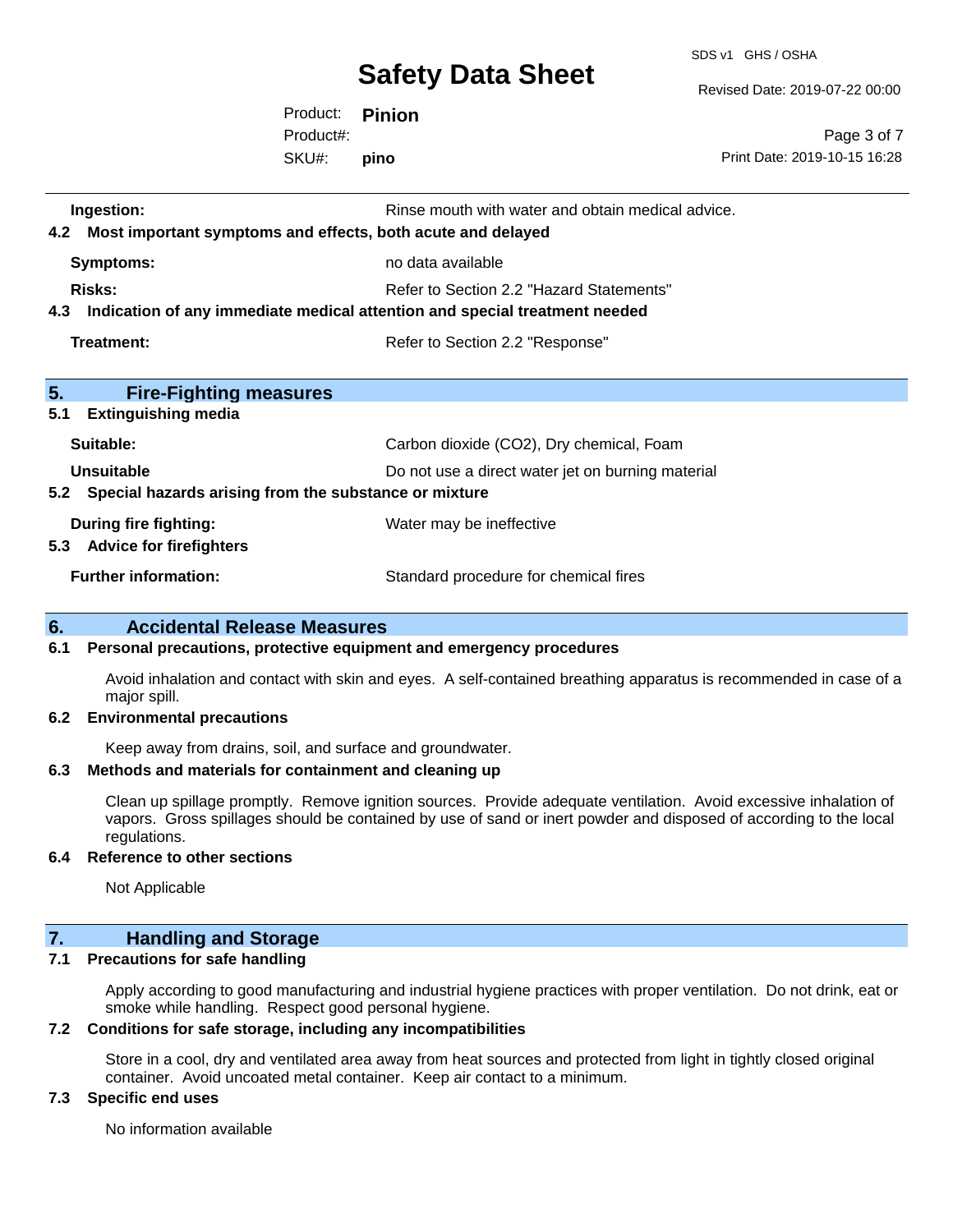Revised Date: 2019-07-22 00:00

Product: **Pinion** SKU#: Product#: **pino**

Page 4 of 7 Print Date: 2019-10-15 16:28

| 8 <sub>1</sub>                 |                   | <b>Exposure Controls/Personal Protection</b>                                                                                             |                  |       |             |                                          |
|--------------------------------|-------------------|------------------------------------------------------------------------------------------------------------------------------------------|------------------|-------|-------------|------------------------------------------|
| 8.1 Control parameters         |                   |                                                                                                                                          |                  |       |             |                                          |
| <b>Exposure Limits:</b>        |                   |                                                                                                                                          |                  |       |             |                                          |
| <b>Component</b>               |                   |                                                                                                                                          | ACGIH<br>TWA ppm | ACGIH | <b>OSHA</b> | <b>OSHA</b><br>STEL ppm TWA ppm STEL ppm |
| 84-66-2                        | Diethyl phthalate |                                                                                                                                          | 5                |       |             |                                          |
| <b>Engineering Controls:</b>   |                   | Use local exhaust as needed.                                                                                                             |                  |       |             |                                          |
|                                |                   | 8.2 Exposure controls - Personal protective equipment                                                                                    |                  |       |             |                                          |
| Eye protection:                |                   | Tightly sealed goggles, face shield, or safety glasses with brow guards and side shields, etc.<br>as may be appropriate for the exposure |                  |       |             |                                          |
| <b>Respiratory protection:</b> |                   | Avoid excessive inhalation of concentrated vapors. Apply local ventilation where appropriate.                                            |                  |       |             |                                          |
| <b>Skin protection:</b>        |                   | Avoid Skin contact. Use chemically resistant gloves as needed.                                                                           |                  |       |             |                                          |

## **9. Physical and Chemical Properties**

## **9.1 Information on basic physical and chemical properties**

| Appearance:                  | Liquid                              |
|------------------------------|-------------------------------------|
| Odor:                        | Conforms to Standard                |
| Color:                       | Pale Yellow(G2) to Olive Yellow(G5) |
| <b>Viscosity:</b>            | Liquid                              |
| <b>Freezing Point:</b>       | Not determined                      |
| <b>Boiling Point:</b>        | Not determined                      |
| <b>Melting Point:</b>        | Not determined                      |
| <b>Flashpoint (CCCFP):</b>   | >200 F (93.33 C)                    |
| <b>Auto flammability:</b>    | Not determined                      |
| <b>Explosive Properties:</b> | None Expected                       |
| <b>Oxidizing properties:</b> | None Expected                       |
| Vapor Pressure (mmHg@20 C):  | 0.0034                              |
| %VOC:                        | 0.00                                |
| Specific Gravity @ 25 C:     | 0.9810                              |
| Density @ 25 C:              | 0.9780                              |
| Refractive Index @ 20 C:     | 1.4820                              |
| Soluble in:                  | Oil                                 |

## **10. Stability and Reactivity**

| None       |
|------------|
| Stable     |
| None known |
| None known |
|            |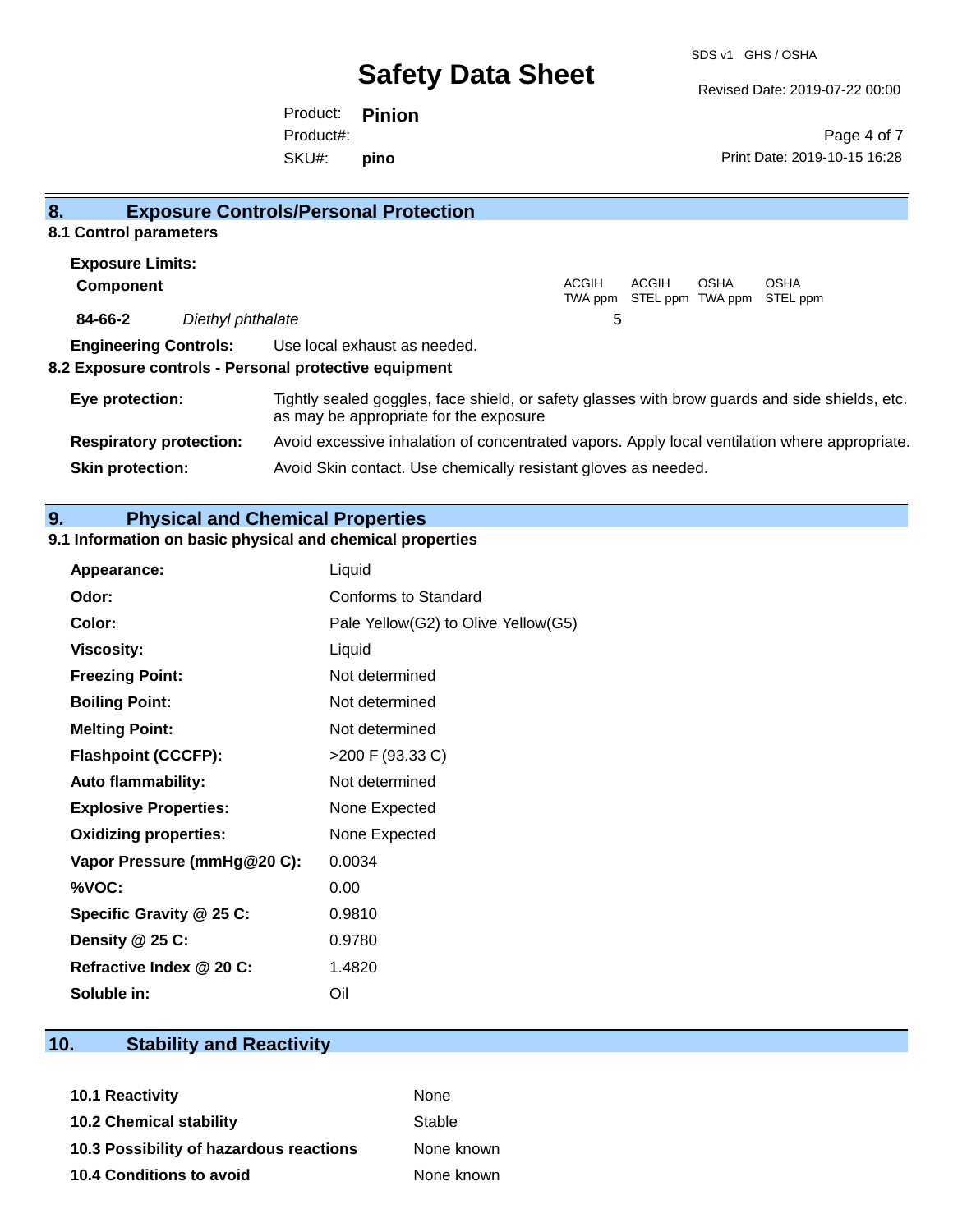SDS v1 GHS / OSHA

Revised Date: 2019-07-22 00:00

Product: **Pinion** SKU#: Product#: **pino**

Page 5 of 7 Print Date: 2019-10-15 16:28

**10.5 Incompatible materials** Strong oxidizing agents, strong acids, and alkalis **10.6 Hazardous decomposition products** None known

## **11. Toxicological Information**

**11.1 Toxicological Effects**

Acute Toxicity Estimates (ATEs) based on the individual Ingredient Toxicity Data utilizing the "Additivity Formula"

| Acute toxicity - Oral - (Rat) mg/kg                | Not classified - the classification criteria are not met |
|----------------------------------------------------|----------------------------------------------------------|
| Acute toxicity - Dermal - (Rabbit) mg/kg           | Not classified - the classification criteria are not met |
| Acute toxicity - Inhalation - (Rat) mg/L/4hr       | Not classified - the classification criteria are not met |
| <b>Skin corrosion / irritation</b>                 | Not classified - the classification criteria are not met |
| Serious eye damage / irritation                    | Not classified - the classification criteria are not met |
| <b>Respiratory sensitization</b>                   | Not classified - the classification criteria are not met |
| <b>Skin sensitization</b>                          | Not classified - the classification criteria are not met |
| <b>Germ cell mutagenicity</b>                      | Not classified - the classification criteria are not met |
| Carcinogenicity                                    | Not classified - the classification criteria are not met |
| <b>Reproductive toxicity</b>                       | Not classified - the classification criteria are not met |
| Specific target organ toxicity - single exposure   | Not classified - the classification criteria are not met |
| Specific target organ toxicity - repeated exposure | Not classified - the classification criteria are not met |
| <b>Aspiration hazard</b>                           | May be fatal if swallowed and enters airways             |

## **12. Ecological Information**

**12.1 Toxicity**

| Very Toxic to aquatic life                      |
|-------------------------------------------------|
| Toxic to aquatic life with long lasting effects |
| no data available                               |
| no data available                               |
|                                                 |
| no data available                               |
| no data available                               |
| no data available                               |
| no data available                               |
|                                                 |

## **13. Disposal Conditions**

## **13.1 Waste treatment methods**

Do not allow product to reach sewage systems. Dispose of in accordance with all local and national regulations. Send to a licensed waste management company.The product should not be allowed to enter drains, water courses or the soil. Do not contaminate ponds, waterways or ditches with chemical or used container.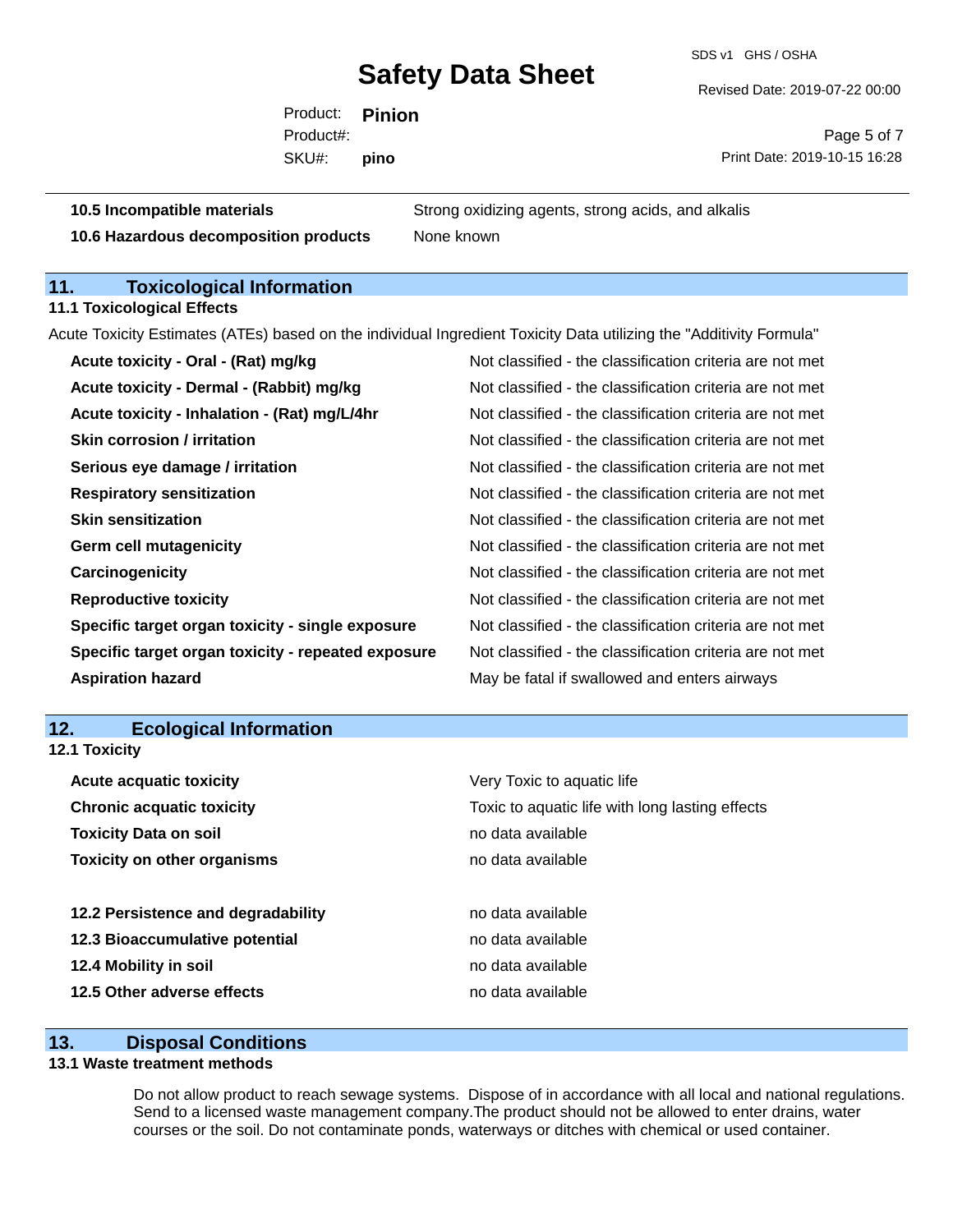SDS v1 GHS / OSHA

Revised Date: 2019-07-22 00:00

|           | Product: <b>Pinion</b> |                              |
|-----------|------------------------|------------------------------|
| Product#: |                        | Page 6 of 7                  |
| SKU#:     | pino                   | Print Date: 2019-10-15 16:28 |

## **14. Transport Information**

| <b>Marine Pollutant</b>                                       | Yes. Ingredient of greatest environmental impact:<br>469-61-4 : (2 - 5 %) : alpha-Cedrene |              |                                     |                 |        |  |
|---------------------------------------------------------------|-------------------------------------------------------------------------------------------|--------------|-------------------------------------|-----------------|--------|--|
| <b>Regulator</b>                                              |                                                                                           | <b>Class</b> | <b>Pack Group</b>                   | <b>Sub Risk</b> | UN-nr. |  |
| U.S. DOT (Non-Bulk)                                           |                                                                                           |              | Not Regulated - Not Dangerous Goods |                 |        |  |
| <b>Chemicals NOI</b>                                          |                                                                                           |              |                                     |                 |        |  |
| <b>ADR/RID (International Road/Rail)</b>                      |                                                                                           |              |                                     |                 |        |  |
| <b>Environmentally Hazardous</b><br>Substance, Liquid, n.o.s. |                                                                                           | 9            | $\mathbf{III}$                      |                 | UN3082 |  |
| <b>IATA (Air Cargo)</b>                                       |                                                                                           |              |                                     |                 |        |  |
| <b>Environmentally Hazardous</b><br>Substance, Liquid, n.o.s. |                                                                                           | 9            | $\mathbf{III}$                      |                 | UN3082 |  |
| <b>IMDG (Sea)</b>                                             |                                                                                           |              |                                     |                 |        |  |
| <b>Environmentally Hazardous</b><br>Substance, Liquid, n.o.s. |                                                                                           | 9            | Ш                                   |                 | UN3082 |  |

| 15.                                       | <b>Regulatory Information</b> |                                                              |
|-------------------------------------------|-------------------------------|--------------------------------------------------------------|
| <b>U.S. Federal Regulations</b>           |                               |                                                              |
| <b>TSCA (Toxic Substance Control Act)</b> |                               | All components of the substance/mixture are listed or exempt |
| 40 CFR(EPCRA, SARA, CERCLA and CAA)       |                               | This product contains the following components:              |
| $84-66-2$ 201-550-6 30 - 40 %             |                               | Diethyl phthalate                                            |
| <b>U.S. State Regulations</b>             |                               |                                                              |
| <b>California Proposition 65 Warning</b>  |                               | This product contains the following components:              |
| 123-35-3(NF 204-622-5 0.01 - 0.1%         |                               | beta-Myrcene (Natural Source)                                |
| <b>Canadian Regulations</b>               |                               |                                                              |
| <b>DSL</b>                                |                               | 100.00% of the components are listed or exempt.              |

## **16. Other Information**

## **GHS H-Statements referred to under section 3 and not listed in section 2**

| H227 : Combustible liquid<br>H402 : Harmful to aquatic life | H401 : Toxic to aquatic life<br>H410 : Very toxic to aquatic life with long lasting<br>effects |  |  |
|-------------------------------------------------------------|------------------------------------------------------------------------------------------------|--|--|
| <b>Total Fractional Values</b>                              |                                                                                                |  |  |
| (TFV) Risk                                                  | <b>Risk</b><br>(TFV).                                                                          |  |  |
| (98.86) Aquatic Chronic Toxicity, Category 3                | (9.89) Aquatic Chronic Toxicity, Category 2                                                    |  |  |
| (3.46) Skin Corrosion/Irritation, Category 3                | (2.75) Aspiration Hazard, Category 1                                                           |  |  |
| (2.20) Aquatic Acute Toxicity, Category 1                   | (1.11) Aquatic Chronic Toxicity, Category 4                                                    |  |  |